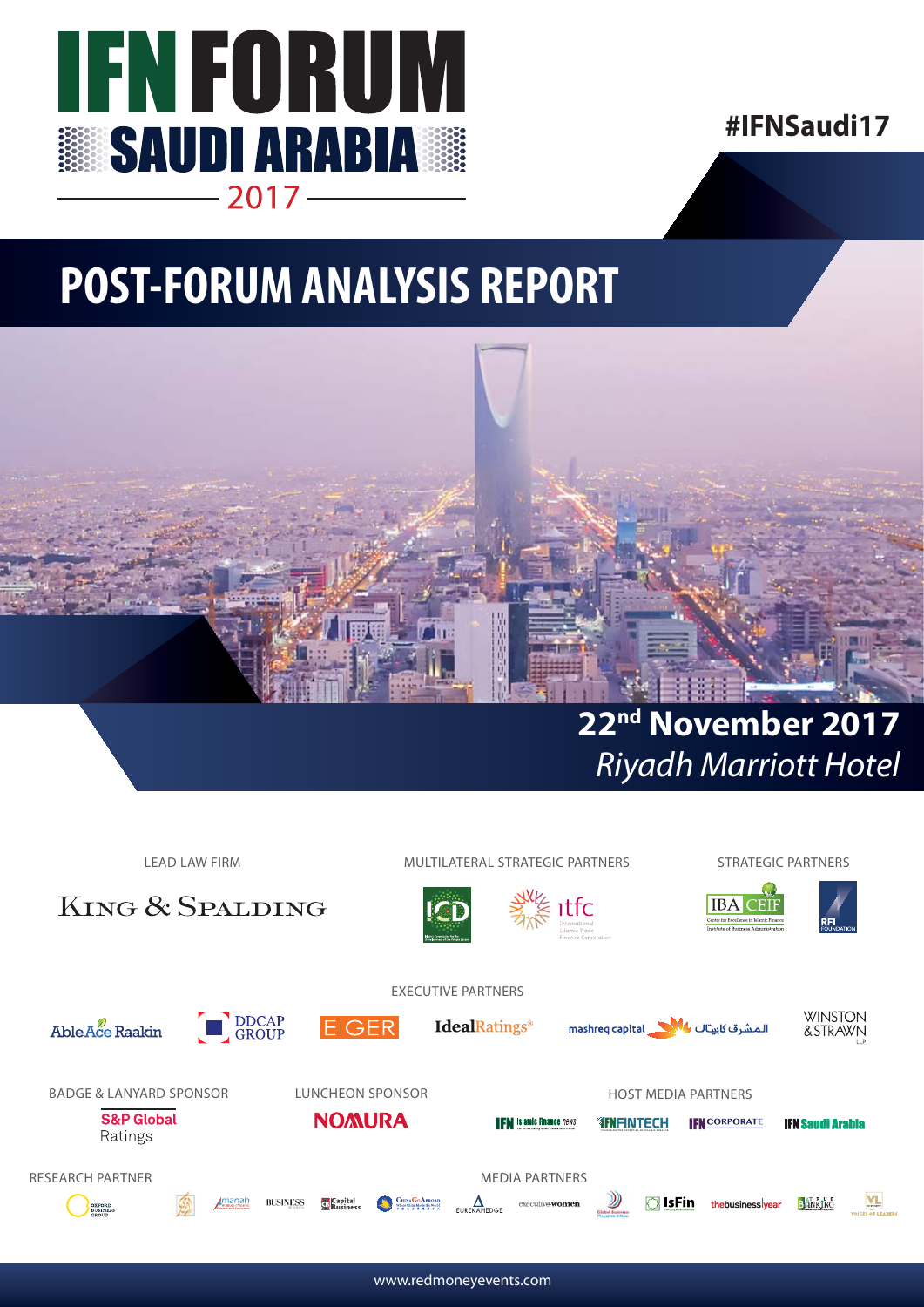

## **Saudi Arabia: Beating the odds**

Despite being only a little over a year since Saudi Vision 2030 was announced, the Kingdom's Islamic banking and finance industry has reaped significant benefits from major regulatory reforms and improving economic conditions; oftentimes defying **regional and historical trends, VINEETA TAN observes.**

### **Regulatory landscape**

Theoretically, all banking transactions in Saudi Arabia are supposedly Shariah compliant; this however is not the case. While the Kingdom practices Shariah law, its banking laws make no reference to Islamic banking — the country adopts a single regulatory framework for all banks.

Shariah compliance supervisory rests largely on individual Shariah boards of respective banks as there is not a specific body at the national level which oversees the Shariah compliance of financial transactions; all banking and insurance matters fall under the purview of the Saudi Arabian Monetary Authority (SAMA) which acts as the central bank whereas the nation's capital markets are regulated by the Capital Market Authority (CMA) which also issues investment banking licenses (dealing with the securities business and prohibited from taking deposits).

Since Vision 2030 was announced in April 2016, various regulatory reforms have been introduced to liberalize the financial markets in line with the Kingdom's ambition of reducing its hydrocarbon reliance and attracting foreign investments. The CMA in 2016 initiated the process of reviewing and revamping all its regulations. Among major reforms rolled out include the Rules for Qualified Foreign Financial Institutions Investment in Listed Shares, New Funds Regulations and rules for REITs. Under the Transition & Activation of Responsibilities Project, the CMA will continue to regulate offers of securities and continuous obligations while Tadawul will regulate the listing of securities and the details regarding timing, format and mechanisms of disclosures.

### **Banking and finance**

The SAMA has licensed 12 local banks in Saudi Arabia and 14 foreign investment banks, with the latest two licenses for Qatar National Bank and Bank of Tokyo-Mitsubishi UFJ issued in 2016 and 2017 respectively although the banks have not begun operations yet. Out of the 12 local banks, four are fully-fledged Islamic: Al Rajhi, Aljazira, Alinma and Albilad. The CMA on the other hand has extended 85 licenses including three in the first half of 2017 including to Citigroup (all three new recipients have yet to begin operations).

These numbers are poised to change as mergers and new entrants are anticipated: Alawwal Bank and Saudi British Bank begun merger negotiations in May while foreign banks such as First Abu Dhabi Bank and Credit Suisse have expressed interest in a Saudi banking license; BTMU UFJ expects to commence business in 2018.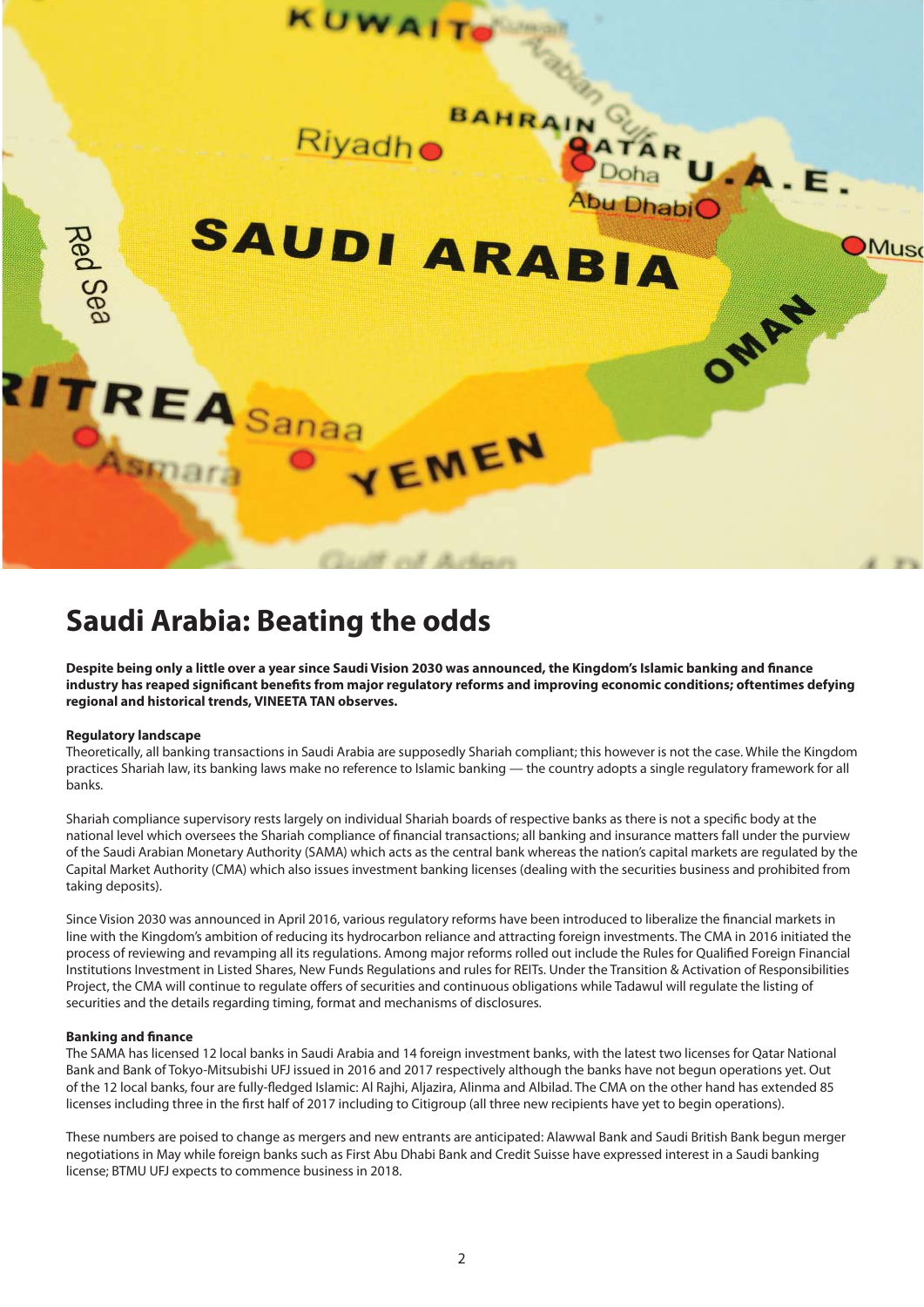The rush of new players into the banking market is reflective of the improving operating environment over the past year: unlike the rest of its GCC neighbors which have struggled to boost asset growth amid weak oil prices, Saudi banks in 2016 — which focused on the SME and corporate sectors — collectively grew their assets by 9% (up from 3% the previous year). Despite slower loan growth anticipated, Saudi banks are expected to continue performing well: Moody's Investors Service, which downgraded 11 domestic banks in May 2016, upgraded the outlook on the Kingdom's banking system from negative to stable in March.

### **Capital markets**

A combination of enhanced regulations and government funding needs has propped up the Saudi capital markets especially the Sukuk and Islamic fund segments. On the equity front, the CMA at the end of 2016 established a parallel market to the main market of Tadawul to widen the issuer spectrum to include SMEs and it is widely viewed that the likely inclusion of the Kingdom into the MSCI Emerging Markets Index will open the floodgates for international capital to flow into Saudi equities.

### **Sukuk**

The Kingdom anchored its position as one of the world's largest Sukuk issuers with the biggest sovereign dollar paper in 2017 (also its first ever): it raised US\$9 billion in April, receiving over US\$33 billion in orders; in the same month, national petroleum company Saudi Aramco debuted its Sukuk, a SAR11.25 billion (US\$3 billion) facility that is part of a US\$10 billion debt program. Latest 12-month rolling Dealogic data shows that Saudi Arabia issued US\$13 billion-worth of Sukuk as at the end of May 2017, second to Malaysia which issued US\$15.7 billion. The Saudi Sukuk pipeline is looking robust with several large issuances planned including possible papers by Saudi Electricity Company and Saudi British Bank.

### **Funds**

Saudi Arabia is home to the largest number of Islamic funds worldwide: as at the 30<sup>th</sup> May 2017, there are 202 Shariah mutual funds listed on Tadawul and the investment universe has expanded to include REITs after the passing of new related rules. Since November 2016, a total of four REITs have been launched — all of them being Shariah compliant.

### **Takaful**

Practicing a unique cooperative model, Saudi Arabia is considered the world's largest Takaful market, commanding almost half (48%) of global contributions and 77% of GCC contributions, according to EY. Yet, Saudi Arabia remains a severely underserved and highly concentrated market. At 1.1%, the insurance penetration level of the Kingdom is the lowest compared to regional peers.

The industry, comprising 30 insurers and five reinsurers, is regulated under the Law on the Supervision of Cooperative Insurance Company by the SAMA. The market recorded one of the best financial performances in years in 2016: 28 insurers realized stronger earnings, nine recovered from losses and the market more than doubled its pre-Zakat profits to SAR2.5 billion (US\$666.32 million) from SAR1 billion (US\$266.53 million) in 2015. This is in stark contrast to previous years when almost half of the operators were deep in the red, and when two of the largest companies by gross premium revenue, Tawuniya and BUPA, controlled 123% of total market profits; in 2016, it was 57%.

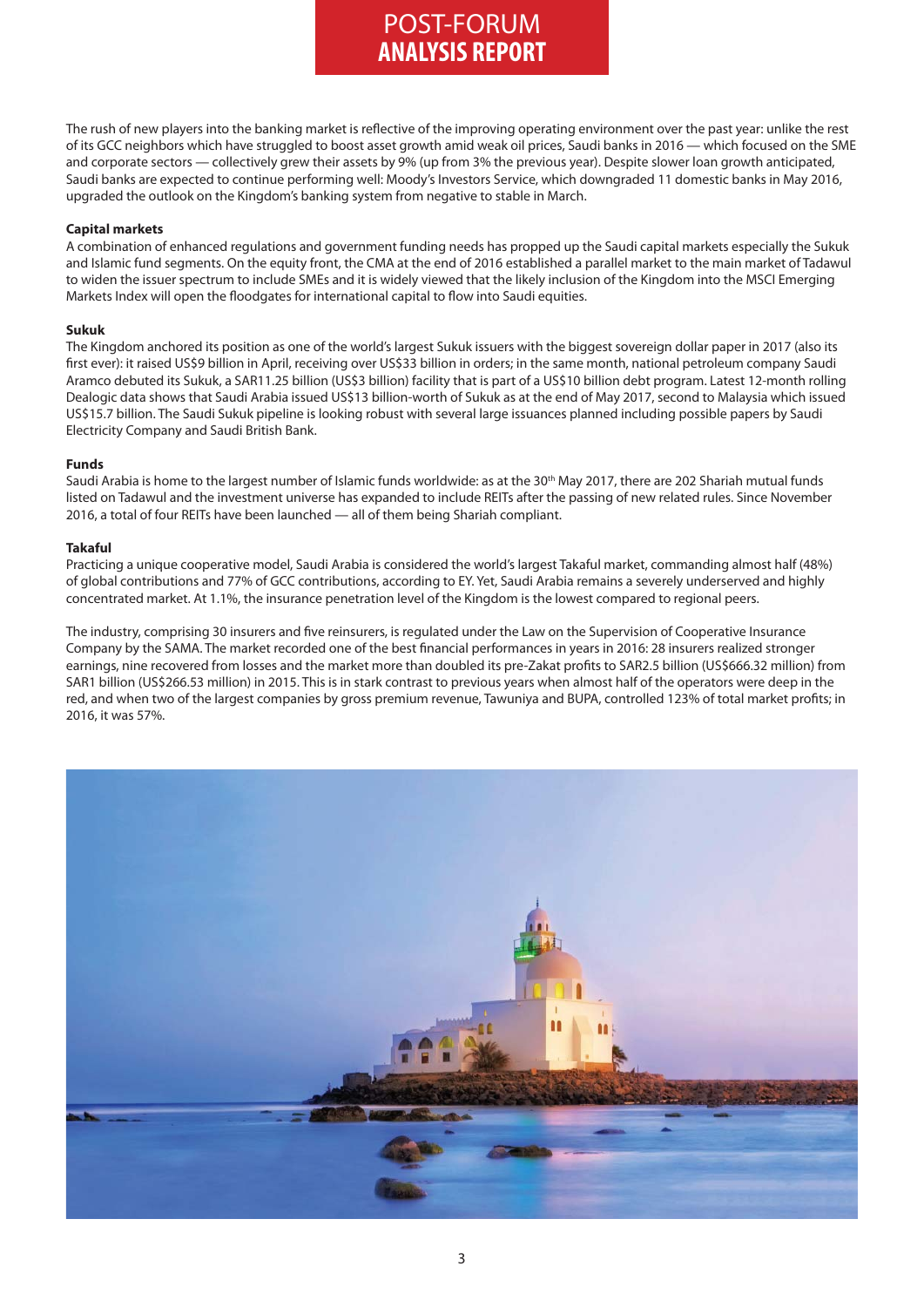



#### **09:25 – 10:15 Saudi Arabian Capital Markets: From Domestic to International**

Recent Saudi sovereign issuance has been acknowledged as a gamechanger in the Saudi capital markets and recent corporate Sukuk issuance has provided an important benchmark. However, what needs to be done to further shape the Kingdom as a recognized international financial center and how will the Sukuk market develop? What will a new generation of products such as Sukuk funds and mortgage-backed securitizations bring, and where can Islamic finance play a role?

Moderator: *John Sandwick* — General Manager, Safa Investment Services

Panelists: *Anita Yadav* — Head of Fixed Income Research, Senior Director – Wholesale Banking, Emirates NBD

> *Darko Hajdukovic* — Head of Analytics, Funds and Fixed Income, London Stock Exchange Group

*Faisal Qadri* — Managing Director, Head of Debt Capital Markets, HSBC Saudi Arabia

*Mohamed Damak* — Global Head of Islamic Finance, S&P Global Ratings

*Robert Hahm* — CEO, Mashreq Capital

*Umera Ali* — Partner, Michelman & Robinson



#### **10:15 – 10:45 Investment Banking and Equity Markets in the Kingdom: Opportunities for Islamic and Conventional Finance**

The Saudi Aramco listing is a significant and exciting development for Saudi companies and the country's equity capital markets as a whole. We examine opportunities for equity issuance and the development of equitylinked products, and the various options offered by conventional and Islamic programs. We also look at the prospects of mergers and acquisitions across key industries, with the backdrop of the Kingdom's ambitious transformation, diversification and privatization programs and Vision 2030.

Moderator: *Nabil Issa* — Partner, King & Spalding

Panelists: *Fahad Aldeweesh* — CEO and Head of Investment Banking, JP Morgan Saudi Arabia Company

*Jassim AlSane* — Director, Middle East Investment Banking, Citi

*Robert Ansari* — Executive Director, Head of the Middle East, MSCI

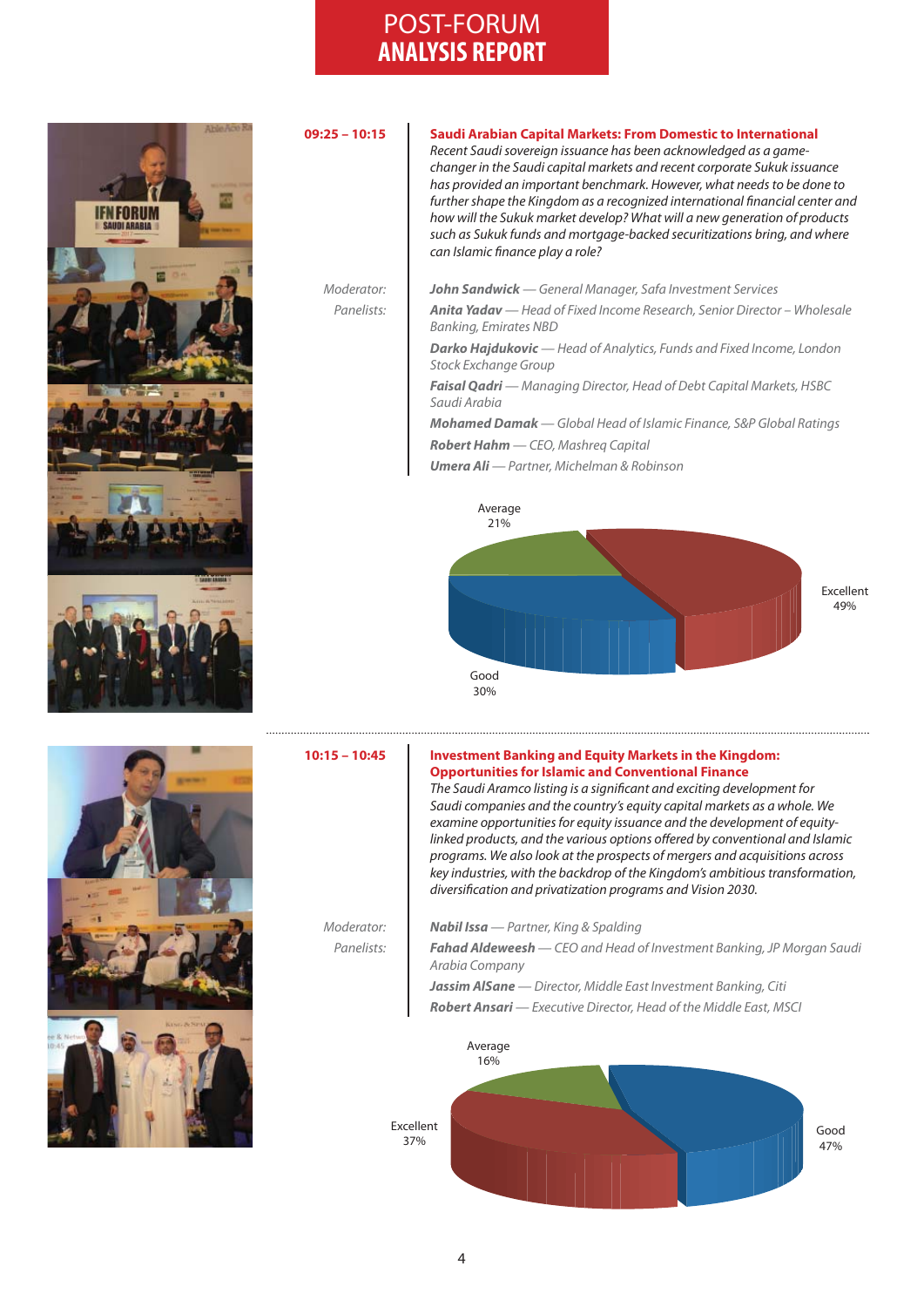



#### **11:15 – 11:40 Real Estate Investment in Saudi Arabia**

We assess latest techniques and trends in real estate investment in Saudi Arabia, including the use and structure REITs

Moderator: *James Stull* — Partner, King & Spalding

Panelists: *Allen Merhej* — Managing Director — GCC, Inovalis Fund Management *Amro Nahas* — Head of Real Estate Investment, MASIC

*Ibrahim Al Buloushi* — National Director and Country Head, JLL



#### **11:40 – 12:10 Analysis: Sukuk Risk and the Case of the Dana Gas Default**

We ask two leading capital markets professionals to outline their views on the situation.

Moderator: *Abdul-Rahman Hammad* — Regional Director Middle East, IdealRatings

Panelists: *Fakrizzaki Ghazali* — Head of Fixed Income, SEDCO Capital

*Nitish Bhojnagarwala* — Vice-President - Senior Analyst, Financial Institutions Group, Moody's Investors Service

*Rizwan Kanji* — Partner, King & Spalding *Yasser Dahlawi* — CEO, Shariyah Review Bureau

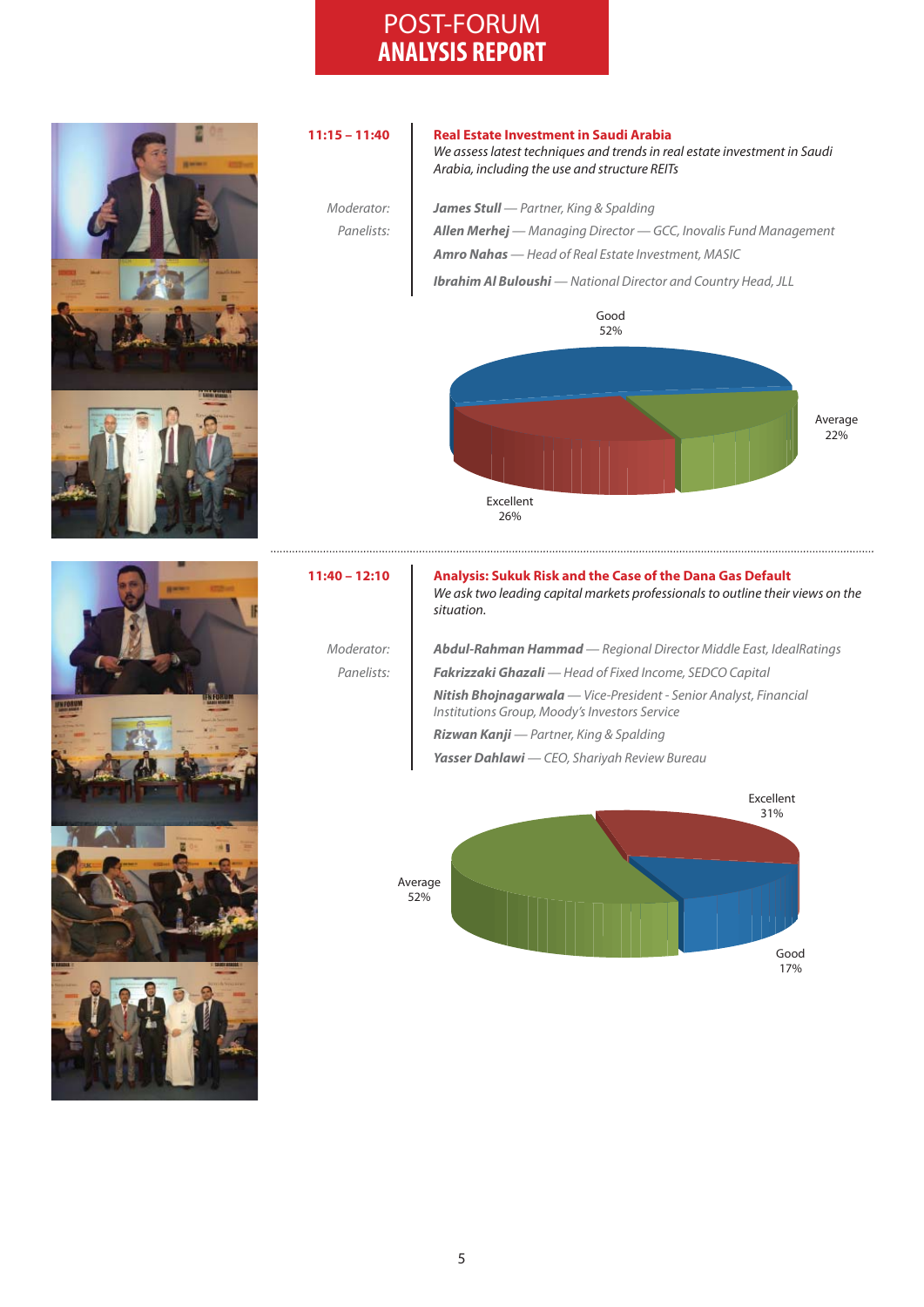

### **12:10 – 12:40 Funding Infrastructure and Social Welfare Requirements in Saudi Arabia**

We discuss public-private partnerships, financing structures as well as opportunities in active sectors.

Moderator: *Shibeer Ahmed* — Partner, Winston & Strawn

Panelists: *Hidayathullah Baig* — Senior Director, Project Finance, Al Rajhi Bank *Richard Paton* — Head of PPP and Public Sector Strategy, Saudi Arabia, KPMG

*Safdar Raza* — Director, Project and Export Finance, HSBC Saudi Arabia





**12:40 – 13:20 Preparing for the Future: Financial Technology in Saudi Arabia**

What does the advancement of technology mean for financial institutions in Saudi Arabia? We analyze opportunities and challenges as well as likely industry shifts and developments in product and delivery channels.

Moderator: *Maisa J Shunnar* — Head of Strategy Implementation and Transformation, Bahrain Islamic Bank

Panelists: **Ashar Nazim** — Managing Director, Finocracy

*Lawrence Oliver* — Director and Deputy CEO, DDCAP

*Talal A Ajina* — Country Head, PayTabs

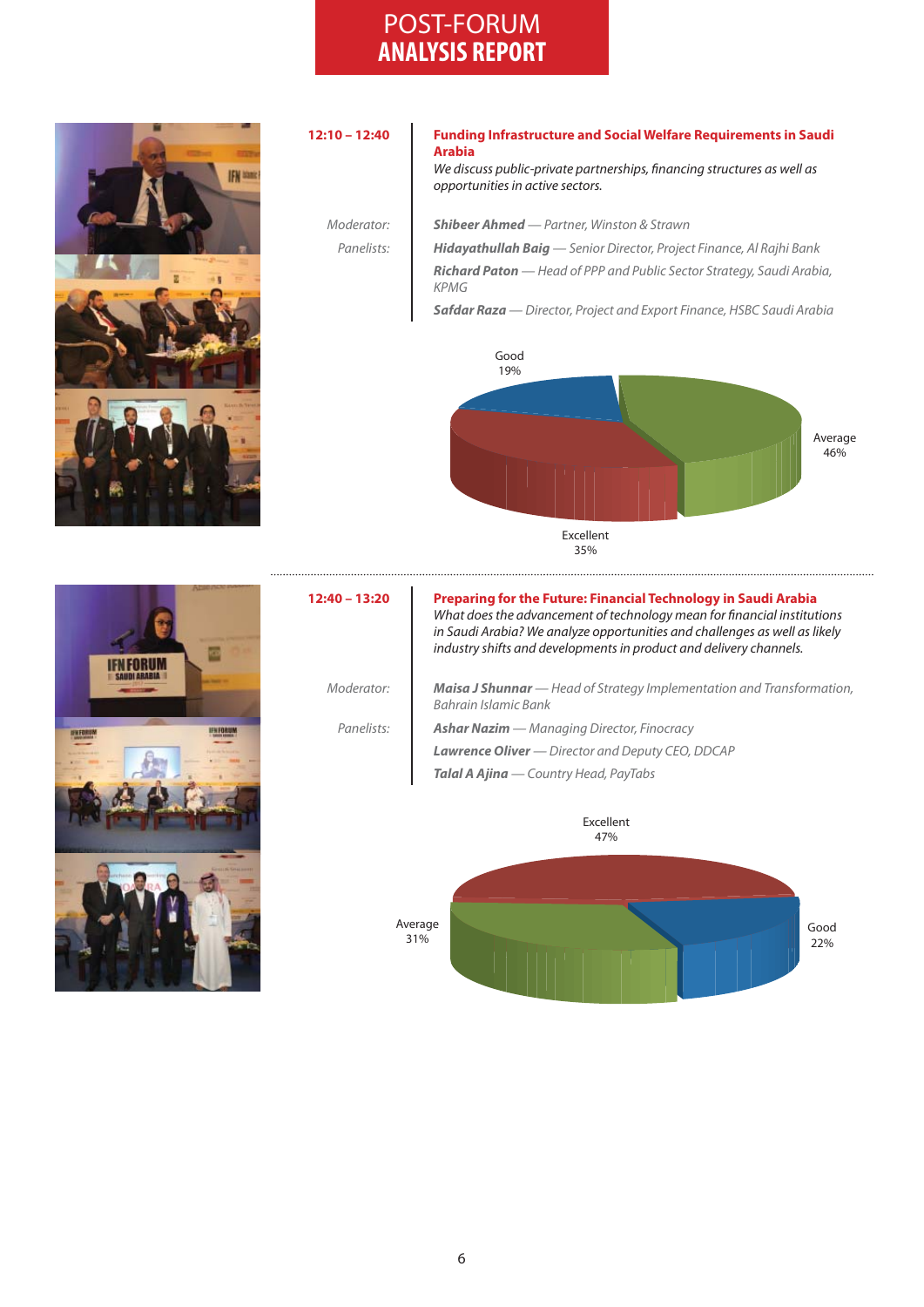### **Pre-event Contact**



### **Venue and Facilities**



### **Delegates Who Would Like to attend IFN Saudi Arabia Forum 2018**



### **Overall Evaluation of the Event**



### **Overall Evaluation of the Speakers**



### **Delegate Breakdown**



### **Delegate Breakdown (International and local)**



### **Delegate Job Title Breakdown**

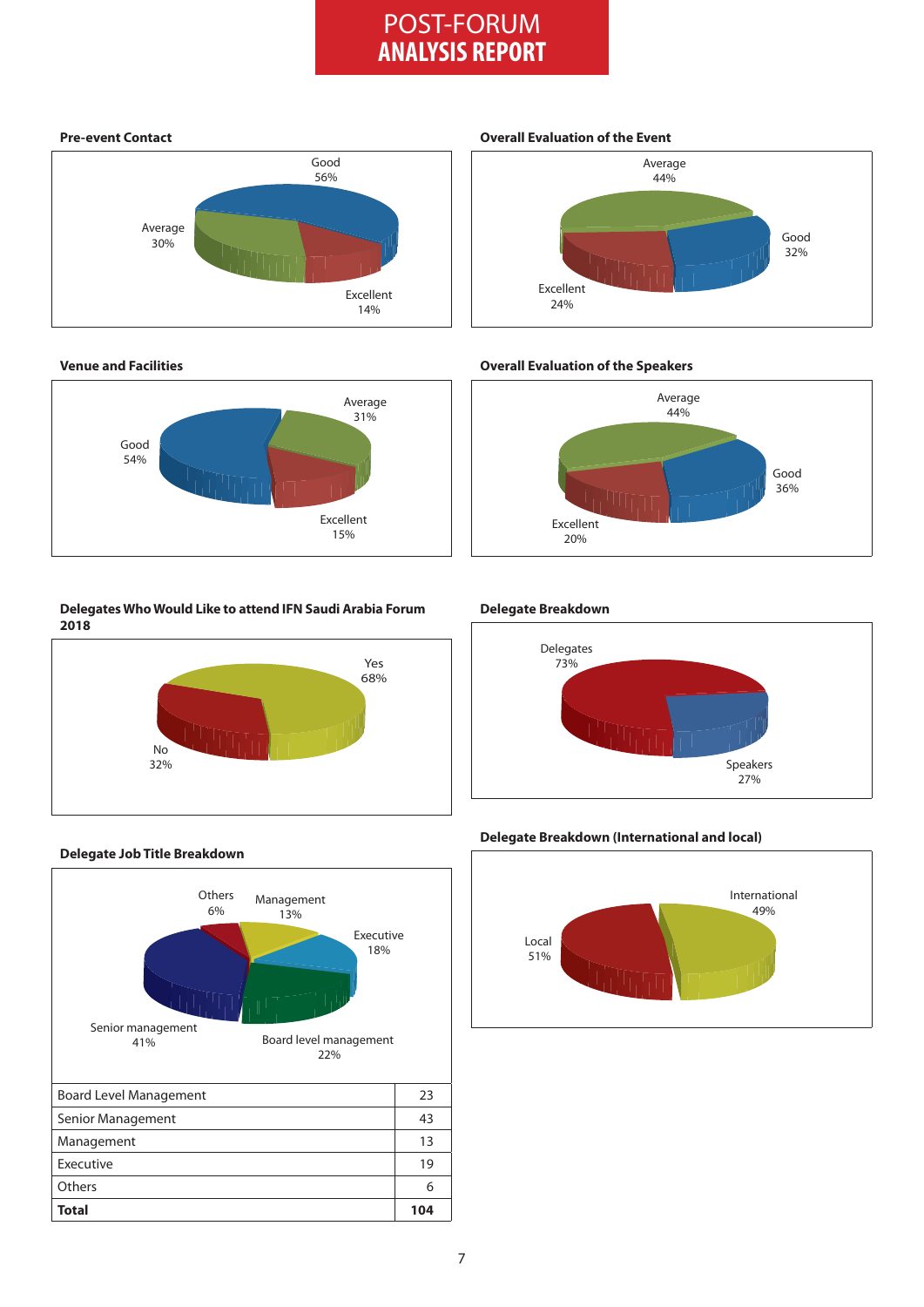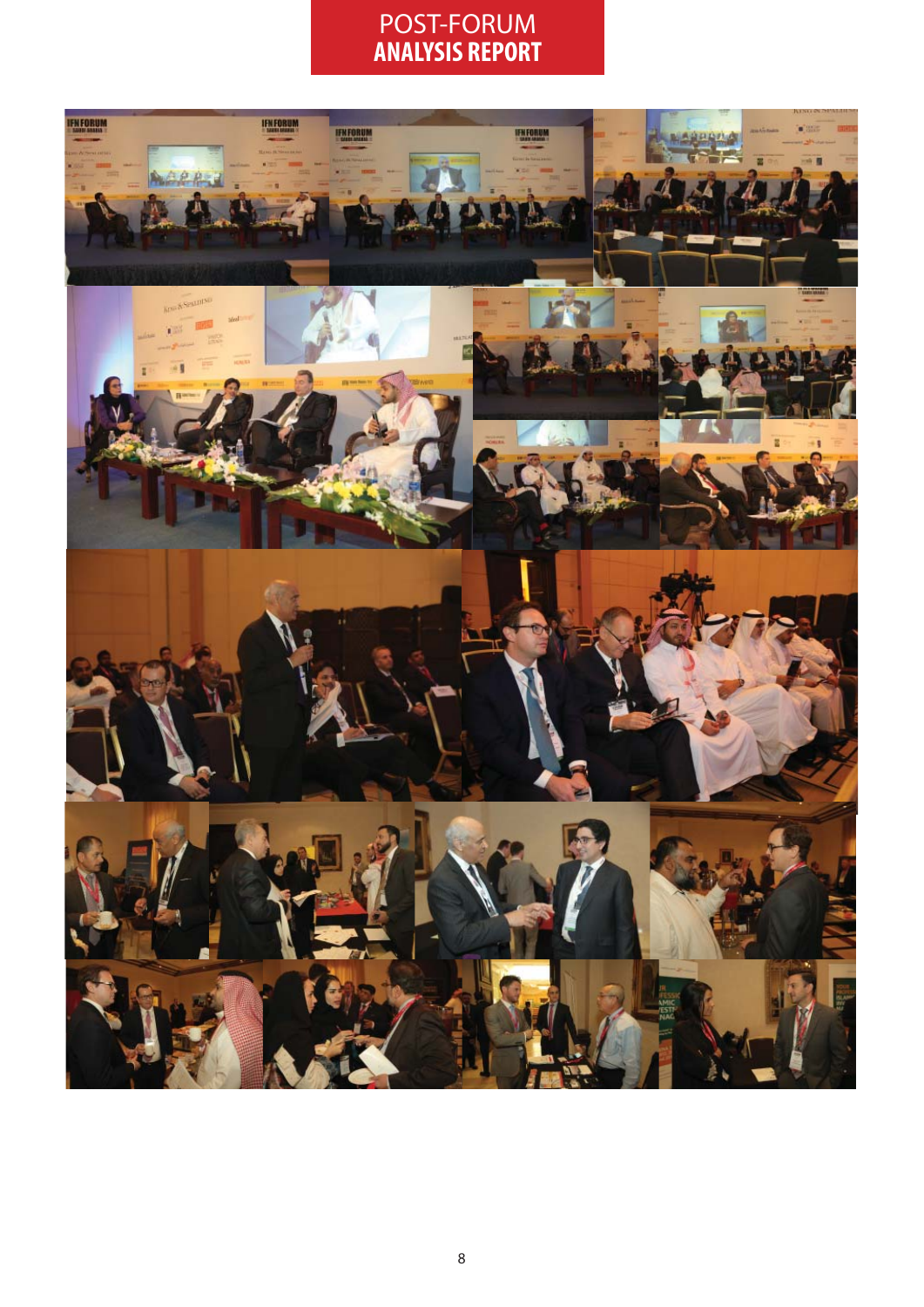### **SPEAKERS**

| <b>COMPANY</b>                     | <b>NAME</b>                | <b>JOB TITLE</b>                                                             |
|------------------------------------|----------------------------|------------------------------------------------------------------------------|
| Al Rajhi Bank                      | <b>Hidayathullah Baig</b>  | Senior Director, Project Finance                                             |
| <b>Bahrain Islamic Bank</b>        | <b>Maisa J Shunnar</b>     | Head of Strategy Implementation and<br>Transformation                        |
| Citi                               | <b>Jassim AlSane</b>       | Director, Middle East Investment Banking                                     |
| <b>DDCAP</b>                       | <b>Lawrence Oliver</b>     | Director and Deputy CEO                                                      |
| <b>Emirates NBD</b>                | Anita Yadav                | Head of Fixed Income Research, Senior Director -<br><b>Wholesale Banking</b> |
| <b>Finocracy</b>                   | <b>Ashar Nazim</b>         | <b>Managing Director</b>                                                     |
| <b>HSBC Saudi Arabia</b>           | <b>Faisal Qadri</b>        | Managing Director, Head of Debt Capital Markets                              |
| <b>HSBC Saudi Arabia</b>           | <b>Safdar Raza</b>         | Director, Project & Export Finance                                           |
| <b>IdealRatings</b>                | Abdul-Rahman Hammad        | Regional Director Middle East                                                |
| <b>Inovalis Fund Management</b>    | Allen Merhej               | Managing Director - GCC                                                      |
| JLL                                | <b>Ibrahim Al Buloushi</b> | National Director and Country Head                                           |
| JP Morgan Saudi Arabia Company     | <b>Fahad Aldeweesh</b>     | CEO and Head of Investment Banking                                           |
| <b>King &amp; Spalding</b>         | <b>Nabil Issa</b>          | Partner                                                                      |
| <b>King &amp; Spalding</b>         | <b>James Stull</b>         | Partner                                                                      |
| <b>King &amp; Spalding</b>         | <b>Rizwan Kanji</b>        | Partner                                                                      |
| <b>KPMG</b>                        | <b>Richard Paton</b>       | Head of PPP and Public Sector Strategy, Saudi<br>Arabia                      |
| <b>London Stock Exchange Group</b> | Darko Hajdukovic,          | Head of Analytics, Funds and Fixed Income                                    |
| <b>Mashreq Capital</b>             | <b>Robert Hahm</b>         | CEO                                                                          |
| <b>MASIC</b>                       | <b>Amro Nahas</b>          | Head of Real Estate Investment                                               |
| <b>Michelman &amp; Robinson</b>    | Umera Ali                  | Partner                                                                      |
| <b>Moody's Investors Service</b>   | Nitish Bhojnagarwala       | Vice-President - Senior Analyst, Financial<br><b>Institutions Group</b>      |
| MSCI                               | <b>Robert Ansari</b>       | Executive Director, Head of the Middle East                                  |
| <b>PayTabs</b>                     | <b>Talal A Ajina</b>       | <b>Country Head</b>                                                          |
| <b>S&amp;P Global Ratings</b>      | <b>Mohamed Damak</b>       | Global Head of Islamic Finance                                               |
| <b>Safa Investment Services</b>    | <b>John Sandwick</b>       | <b>General Manager</b>                                                       |
| <b>SEDCO Capital</b>               | Fakrizzaki Ghazali         | Head of Fixed Income                                                         |
| <b>Shariyah Review Bureau</b>      | <b>Yasser Dahlawi</b>      | <b>CEO</b>                                                                   |
| <b>Winston &amp; Strawn</b>        | <b>Shibeer Ahmed</b>       | Partner                                                                      |